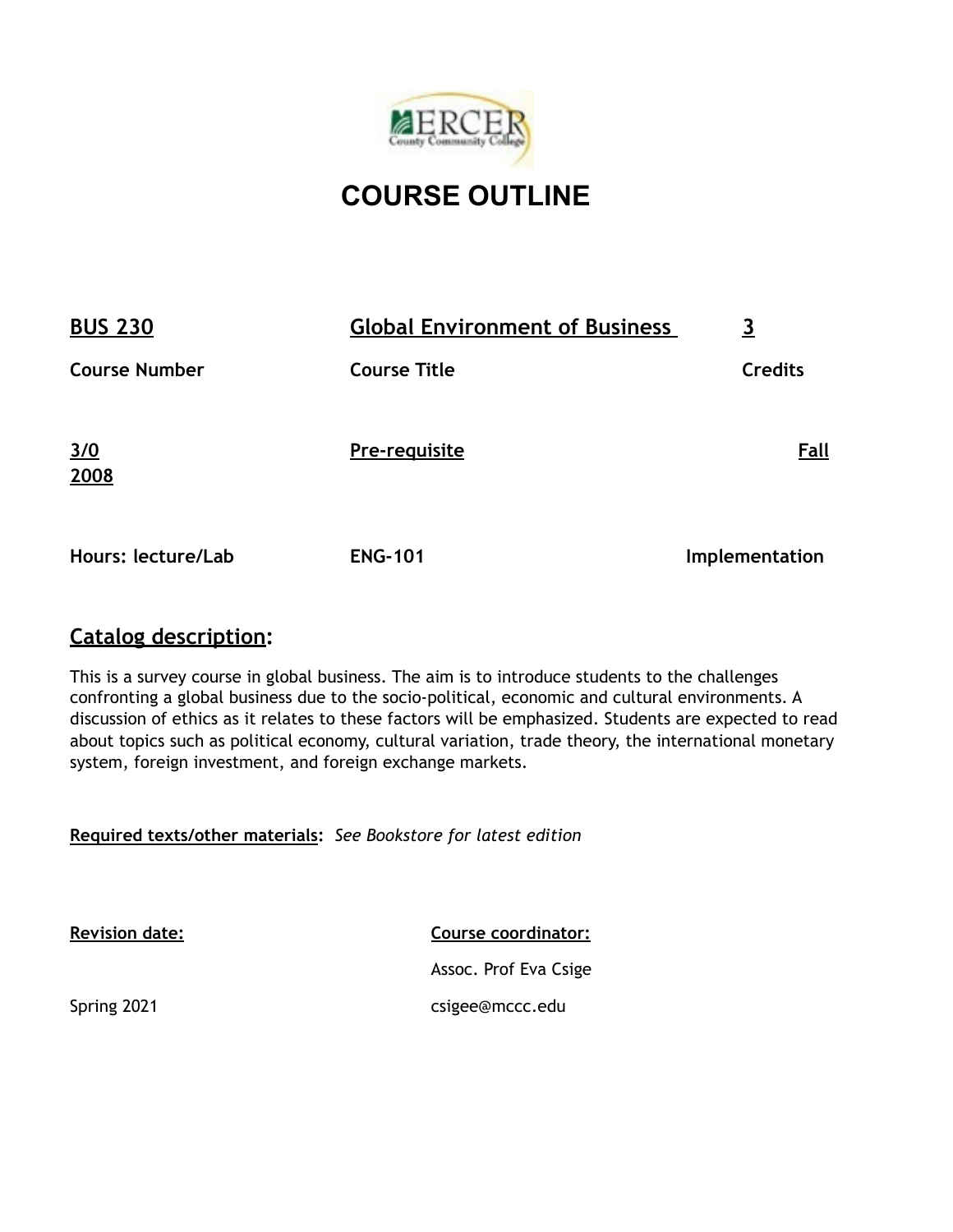**Information resources:** The primary information resources used for this course will be the required textbook, additional periodical readings (BusinessWeek, WSJ, NY Times), case studies, videos, the Global Edge website and country specific and organizational websites.

# **Other learning resources:** None

# **Course Competencies/Goals (=CC):**

**The student will be able to:** 

1. Explain the meaning of globalization and its impact at both macro and micro levels. (Gen Ed Goal 1 and 8; Core Skills A, B and G)

2. Understand and explain the cultural and socio-political factors that affect a business operating in another country as well as the ethical dilemmas which may arise as a result of these forces.(Gen Ed Goal 1, 8, 9; Core Skills A, B, C, G)

3. Explain both traditional and modern economic theories of international trade, including the role of free trade, protectionism, and trading blocs in economic development. (Gen Ed Goal 1; Core Skills A,B and G)

4. Explain the impacts from Foreign Direct Investment on a country's Balance of Trade and Balance of Payments (Gen Ed Goal 1; Core Skill A and B)

5. Discuss the historical and modern global currency and capital markets (Gen Ed Goal 1 and 2; Core Skill A and B)

6. Assess country specific risk to recommend an appropriate entry method (Gen Ed Goal 1 and 8, Core Skill, A, B, and G)

# **Course-specific General Education Knowledge Goals and Core Skills.**

# **General Education Knowledge Goals**

**Goal 1. Communication.** Students will communicate effectively in both speech and writing.

**Goal 2. Mathematics.** Students will use appropriate mathematical and statistical concepts and operations to interpret data and to solve problems.

**Goal 4. Technology.** Students will use computer systems or other appropriate forms of technology to achieve educational and personal goals.

**Goal 8. Diversity.** Students will understand the importance of a global perspective and culturally diverse peoples.

**Goal 9. Ethical Reasoning and Action.** Students will understand ethical issues and situations.

# **MCCC Core Skills**

**Goal A. Written and Oral Communication in English.** Students will communicate effectively in speech and writing, and demonstrate proficiency in reading.

**Goal B. Critical Thinking and Problem-solving.** Students will use critical thinking and problem solving skills in analyzing information.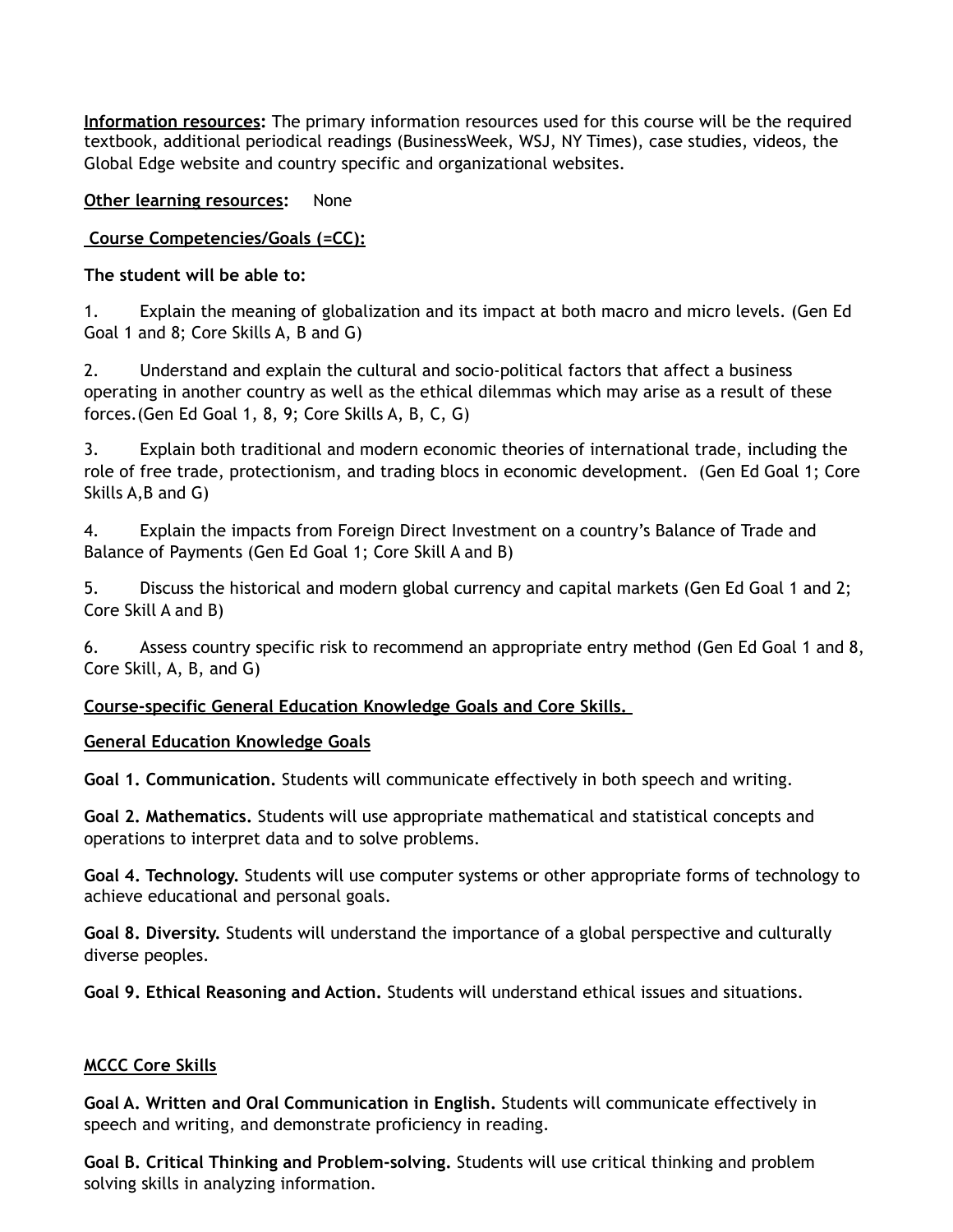**Goal C. Ethical Decision-Making.** Students will recognize, analyze and assess ethical issues and situations.

**Goal D. Information Literacy.** Students will recognize when information is needed and have the knowledge and skills to locate, evaluate, and effectively use information for college level work.

**Goal E. Computer Literacy.** Students will use computers to access, analyze or present information, solve problems, and communicate with others.

**Goal G. Intra-Cultural and Inter-Cultural Responsibility.** Students will demonstrate an awareness of the responsibilities of intelligent citizenship in a diverse and pluralistic society, and will demonstrate cultural, global, and environmental awareness.

# **Units of study in detail.**

#### **Unit 1: Globalization**

- 1. Definition and types of globalization
- 2. Role of the Multinational Corporation in a global economy
- 3. Globalization debate

# **Learning Objectives:**

The student will be able to:

- distinguish between the globalization of markets and production.(CC#1)
- discuss the evolution and role of the MNC in the global economy.  $(CC#1)$
- argue both sides of the globalization debate  $(CC#1)$
- apply basic terminology of global markets (CC#1)

# **Unit 2: Cultural influences**

- 1. National Cultural and Subcultures
- 2. Managerial implications of culture

# **Learning Objectives**:

The student will be able to:

- describe each component of culture using country specific examples (CC#2)
- discuss the managerial implications of cultural differences (CC#2)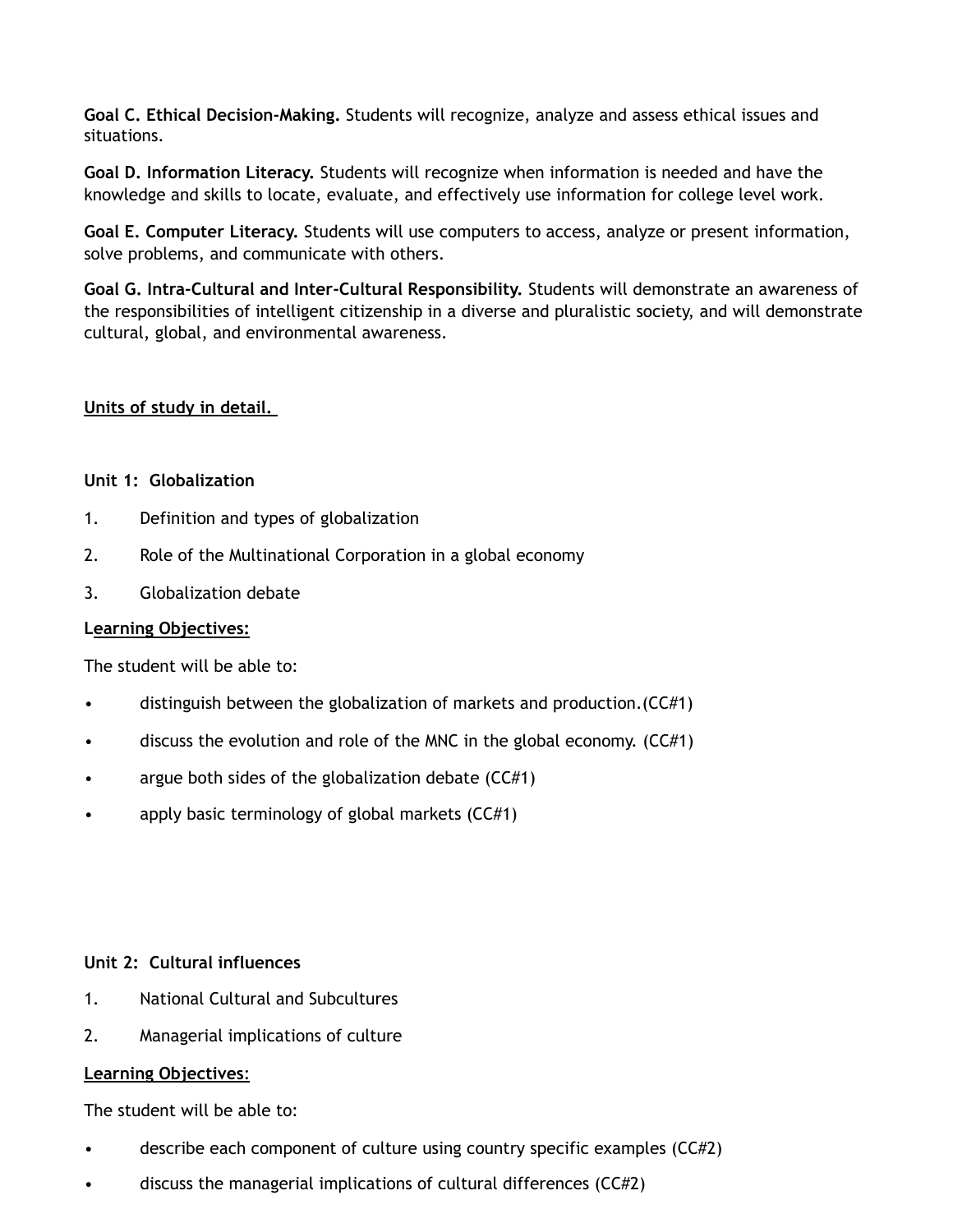- provide examples of cross cultural communication differences (CC#2)
- explain the importance of Hofstede's cultural analysis (CC#2)

# **Unit 3: The Environment of Global Business**

- 1. Political Ideologies
- 2. Economic Systems
- 3. Legal systems
- 4. Ethical Decision Making

#### **Learning Objectives:**

The student will be able to:

- explain different political ideologies and their importance in international business. (CC#3)
- identify the origin of political risk and how managers can reduce its effects.  $(CCE3)$
- explain different economic systems such as; free market economy, centrally planned economy, mixed economy and their impact on global business. (CC#3)
- define differences and complexities in national legal systems and laws (CC#3)
- discuss how economic and political systems are linked to national growth (CC#3)
- identify ethical dilemmas which arise from political and economic environments (CC#4)
- explain the roots of unethical behavior  $(CCH4)$

#### **Unit 4: Cross Border Trade and Investment**

- 1. International Trade Theory and Policy
- 2. Political Economy of International Trade
- 3. History of World Trading System
- 4. Foreign Direct Investment

#### **Learning Objective:**

The student will be able to:

- explain the importance of Smith's Theory of Absolute Advantage and Ricardo's Theory of Comparative Advantage in the Free Trade debate. (CC#5)
- discuss modern theories of trade (CC#5)
- debate the merits of free trade (CC#6)
- identify the barriers to trade and economic implications  $(CC#7)$
- identify the political and economic arguments for trade intervention (CC#7)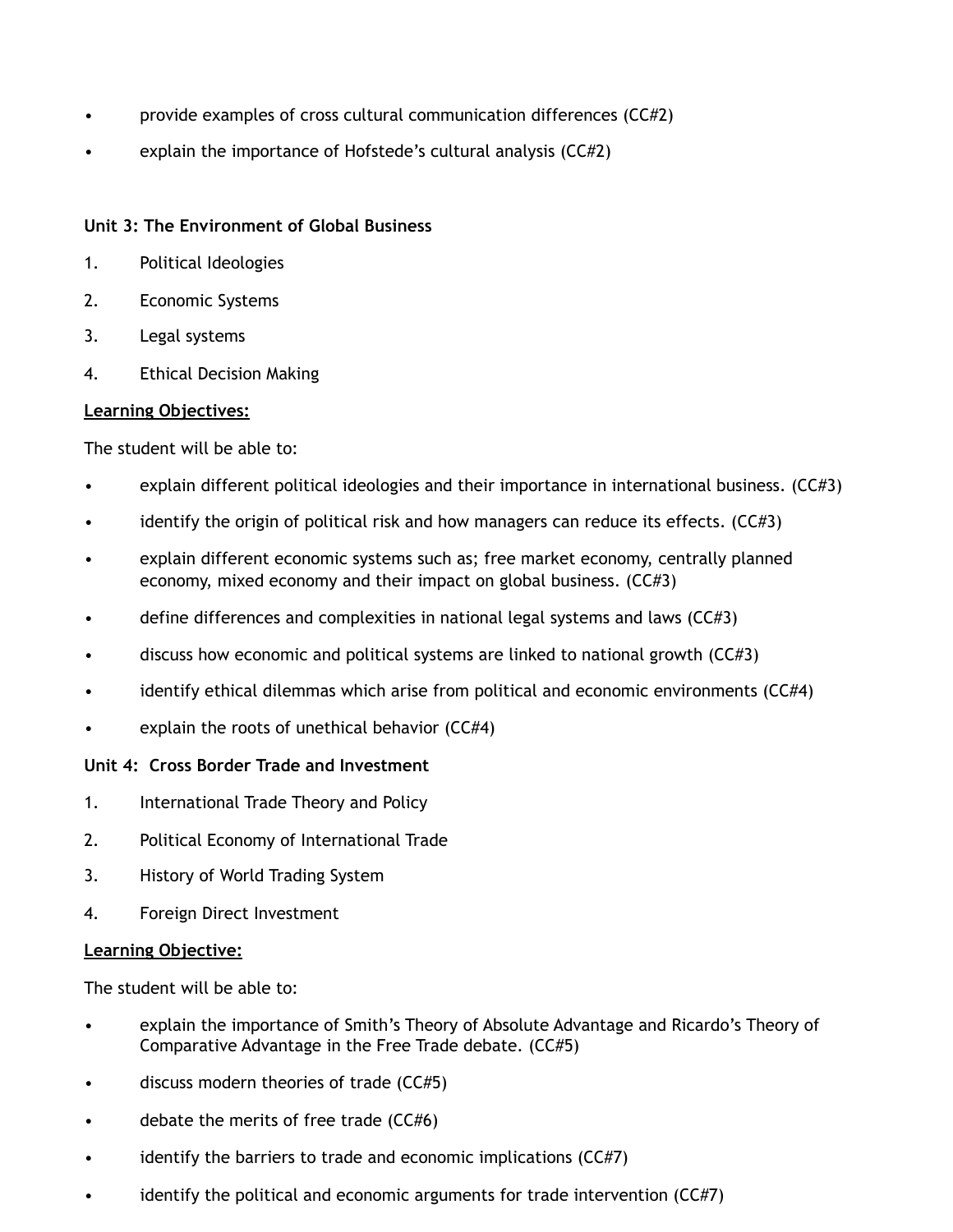• define FDI and explain its relationship to the Balance of Trade and Balance of Payments (CC#8)

- explain the economic arguments for supporting or discouraging FDI (CC#8)
- discuss the role of the WTO  $(CE#7)$

# **Unit 5: Regional Economic Integration**

- 1. Case for Integration
- 2. Economic impacts
- 3. Social impacts

# **Learning Objective:**

The student will be able to:

- distinguish between a free trade zone, custom union, common market, economic and political union. (CC#6)
- discuss prominent regional trading blocks such as; NAFTA, and the EU. (CC#6)
- debate the political and economic benefits and risks from regional economic integration (CC#6).

# **Unit 6: Global Monetary System**

- 1. International Capital Markets
- 2. Foreign Exchange Market
- 3. Determinants of Exchange Rates
- 4. History of Exchange Rates

# **Learning Objective:**

The student will be able to:

- discuss the international bond, international equity, and Eurocurrency markets. (CC#9)
- understand the history and function of the foreign exchange market in determining exchange rates (CC#9)
- explain how exchange rate fluctuations influence the activities of international companies. (CC#9)
- identify the role that interest rates, inflation and market forces have in determining the exchange rate.(CC#9)
- define purchasing power parity and the Law of One Price (CC#9)
- discuss the evolution of the current international monetary system (CC#9).
- explain the role of the IMF and World Bank  $(CC#9)$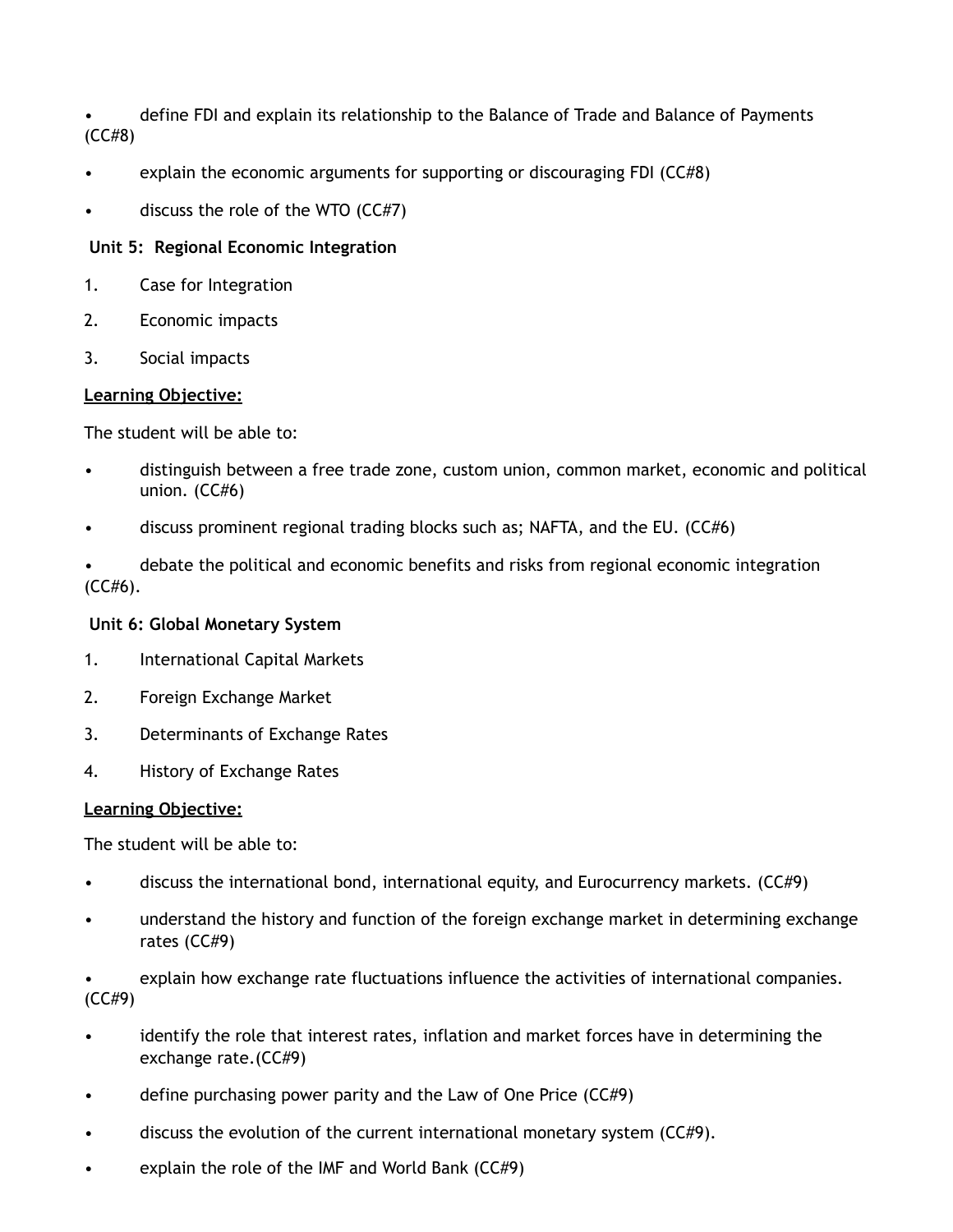# **Unit 7: Competing in the Global Marketplace**

- 1. Formulate Entry Method Strategies
- 2. Potential Markets and Sites
- 3. H R and Marketing implications

# **Learning Objective**:

The student will be able to:

- understand the process for evaluating potential markets (CC#10)
- recommend the appropriate entry method into a specific foreign market based on country level factors.(CC#10)
- recommend changes in marketing and human resource strategy as a result of culture, political, or legal factors. (CC#10)

#### **Evaluation of Student learning:**

| Quizzes/HW     | 20-25%  |
|----------------|---------|
| 3 exams        | 50-60%  |
| Research Paper | 20-25%% |

| Letter Grade | Nominal % |
|--------------|-----------|
| A            | 93-100    |
| $A -$        | 90-92     |
| $B+$         | 87-89     |
| B            | 83-86     |
| $B-$         | 80-82     |
| C+           | 77-79     |
| C            | 70-76     |
| D            | 60-69     |
| F            | 00-59     |